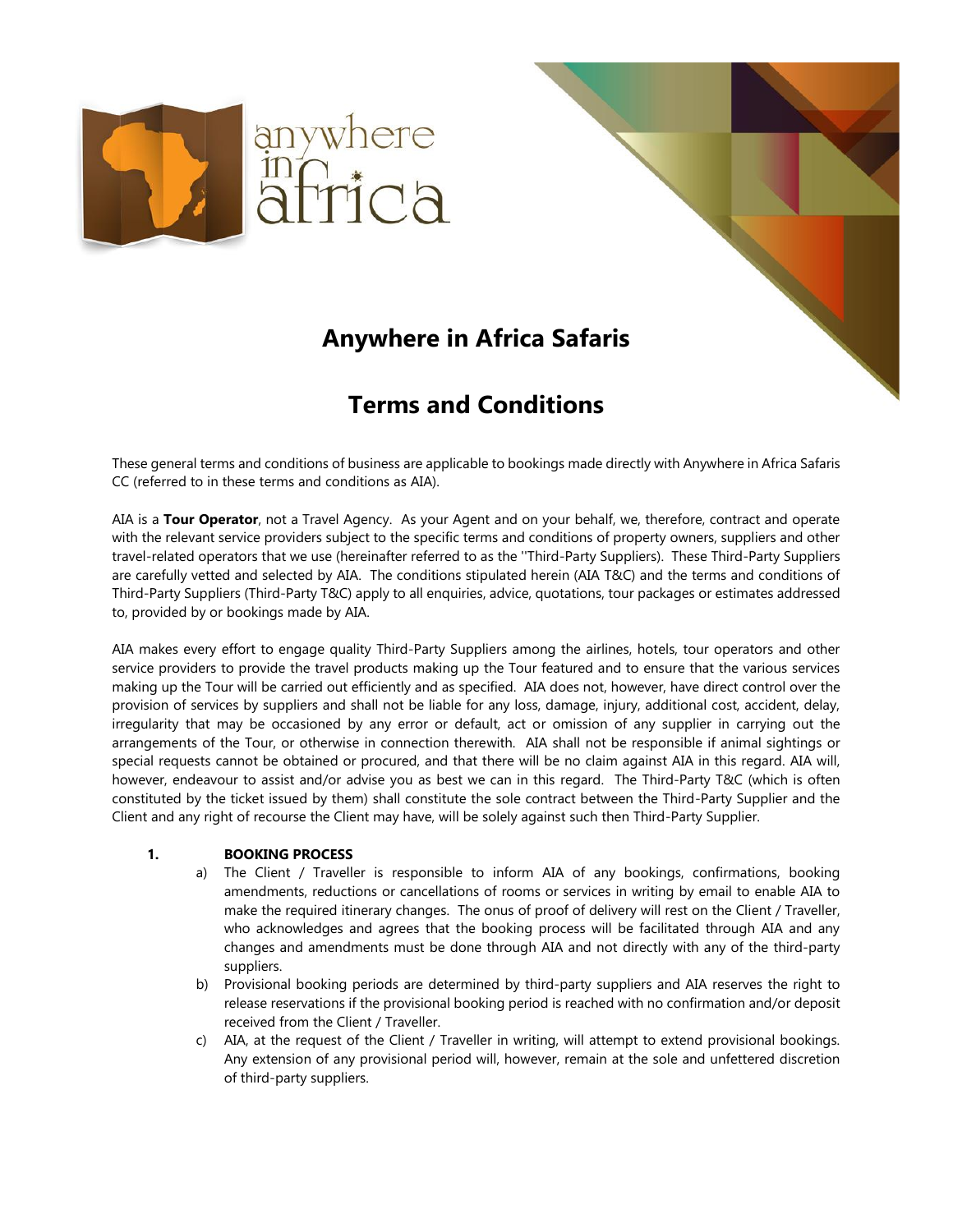- d) It is recommended that the Client / Traveller be in possession of the required deposit payment before confirming any reservations with AIA, to avoid any delays in confirmation.
- e) We require updated copies of all Client / Traveller's passports upon confirmation of booking.

#### **2. GENERAL TRAVEL RELATED TO COVID-19 AND OTHER PANDEMICS**

- a) Your itinerary designed and implemented by AIA, will include accommodation services at properties, and / or ancillary services such as transfers, tours and activities that are supplied by independent third-party owners / or operators; not owned and / or managed by AIA. Whilst all Third-Party Service Providers of AIA have committed to implementing processes and procedures as to the Health and Safety protocols implemented by the various countries and proposed by the WHO, to try and protect clients making use of their services, AIA is not in a position to validate or dictate their health and safely protocols which will inevitably vary between Third-Party Service Providers. As a result, AIA cannot confirm the standard to which Third Party Service Providers protocols adhere to and as such we cannot accept any form of liability (in the broadest terms), should you (or a member of your party) contract an infectious disease (including Covid-19) when using the services of a Third-Party Service Provider.
- b) When traveling to all Destinations in Africa and Indian Ocean Islands:
	- All clients are to bring and wear a cloth mask that can be used in all public areas and during all activities at all times
	- Frequently sanitize your hands or wash your hands with soap and water as often as possible.
	- Always observe social distancing practices and keep 1.5m-2m away from other people.
	- Should any Client exhibit symptoms or they have a temperature above 37.3 degrees Celsius or when medical services suspect they have Covid-19 - these Clients will be required to isolate in their room and will not be allowed to join scheduled activities until results of the Covid-19 test is received.
	- In the event that a Client tests positive for Covid-19 they will be required to be quarantined according to the specific country regulations, at the Client's cost.

#### **3. PAYMENT POLICY - DEPOSIT AND FINAL PAYMENT**

- a) Reservations are confirmed upon receipt of written / emailed confirmation and followed by a **30% advanced payment fee to secure the booking** as per the invoice and stipulated payment date. In addition, all airline tickets and gorilla permits will require full payment upfront. This advanced payment comprises;
	- 20% (or more) commitment fee to secure services with Third Party Suppliers which will then be paid to the relevant suppliers on your behalf. This commitment fee is non-refundable.
	- 10% AIA planning and coordinating fee for the Tour Package. This planning fee is nonrefundable.
	- In addition, all airline tickets and gorilla permits will require full payment to confirm and issue. Depending on the service provider, these payments have also been seen to be nonrefundable.
- b) The payment fee is non-refundable due to various commitments in pre-planning the Tour Package. The Client will need to acquire and maintain comprehensive travel insurance to cover, amongst others, this non-refundable fee.
- c) Receipt of the payment fee by AIA shall be deemed and accepted as your consent to and acceptance of the AIA and Third-Party Suppliers' terms and conditions.
- d) Should any supplier of AIA require different payment terms or deposits (i.e. due to it being December or Peak Season) AIA will advise the client in writing and amend payment requirements. The invoice will be in the currency of the payment required.
- e) AIA reserves the right to request payment by credit card to secure all short lead time bookings which have been confirmed within 10 (ten) days of travel. Note there is an admin fee added to all credit card payments.
- f) On receipt of your payment fee, AIA will pay out the deposits to the relevant suppliers on your behalf to secure the bookings.
- g) Should bookings be made less than 60 days (for less than 10 people traveling) or 90 days (for 10 or more people travelling), prior to arrival, full payment is required immediately.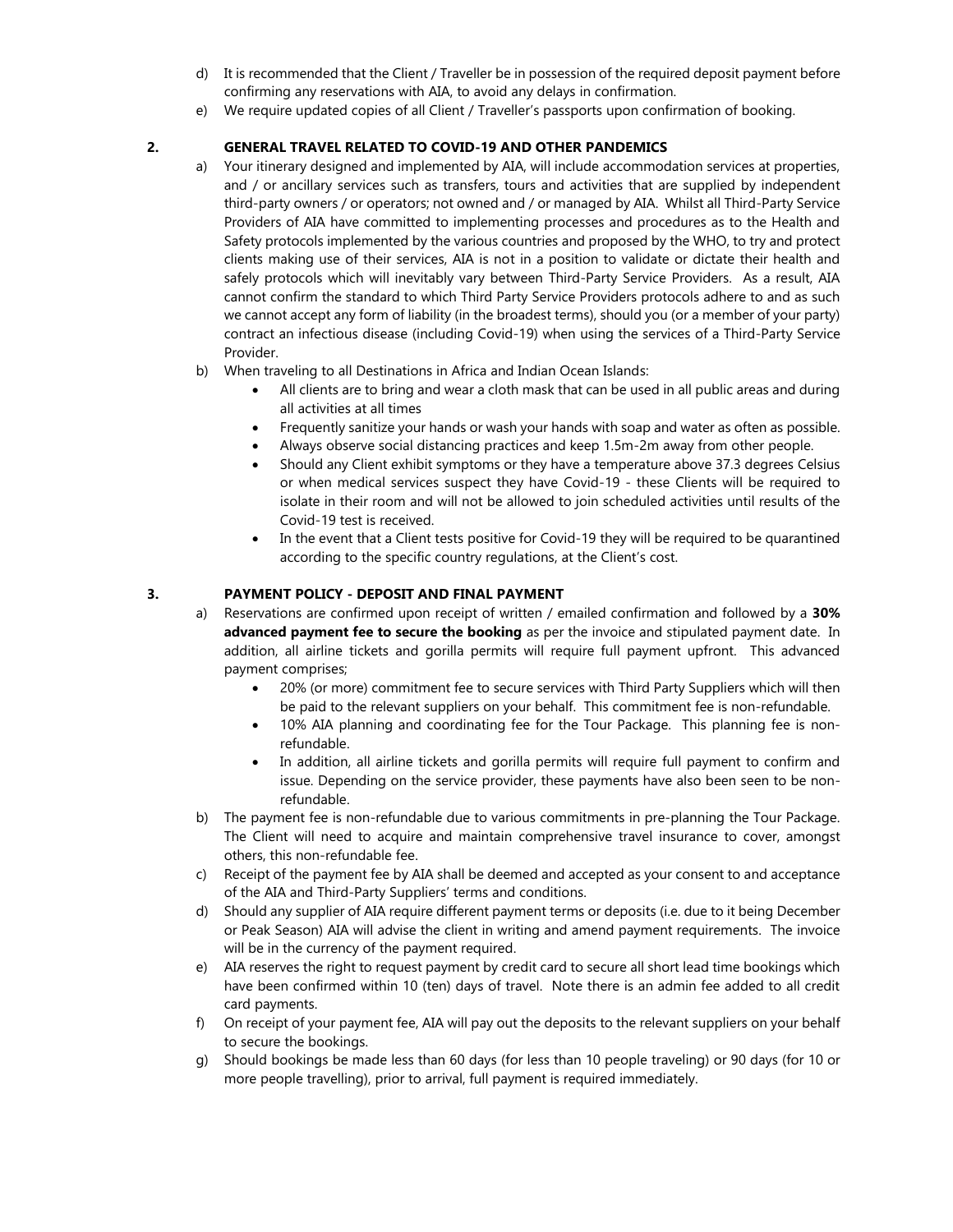- h) Final settlement of the services contracted for and on your behalf will be required no later than 60 days (for less than 10 people traveling) and no less than 90 days (for 10 or more people travelling), prior to the commencement date of the itinerary.
- i) Reservations shall be considered full and paid up once a final invoice has been issued and paid within 48 hours of the issuing of such an invoice.
- j) If the deposit or final payment is not paid in due time (for less than 10 people traveling) or 90 days (more than 10 people travelling), AIA reserves the right to treat this booking as cancelled, with no refund due on deposit paid, alternatively, should the deposit invoice or the final invoice not be paid within the time specified, AIA reserves the right to re-issue the invoice should there be an increase in foreign exchange rates, accommodation increased, airlines rates or any other related costs (subject to acceptance of such a late booking and/or payment by the Third-Party Suppliers).
- k) Should AIA book and confirm internal flights (domestic or regional), full payment will be required to secure the price quoted in order to avoid any disappointment.
- l) Prices and availability are subject to change until full payment is received or until funds reflect in AIA bank account (minimum 2 days).
- m) No refunds will be considered unless provisions to the contrary are contained herein. Refunds by the Third-Party Suppliers will be subject to their terms and conditions.

#### **4. STANDARD CANCELLATION POLICY (NON COVID RELATED)**

The date of cancellation shall be deemed to be the date on which written (by e-mail) notification is received by AIA.

- a) 61 days or more, prior to arrival, then 30% of total to be paid shall be retained as a reasonable cancellation fee.
- b) 100% cancellation fee as per the package price, will be charged if cancelled 60 days or less (for less than 10 people traveling) and 90 days or less (for 10 or more people travelling), from the commencement date of the itinerary and subject to the specific terms and conditions of the relevant suppliers.
- c) 100% cancellation fee will be charged if the client cancels their private charter flight within 30 days of departure.
- d) AIA and Third-Party Suppliers are indemnified against all and any liability by the Client in the event that any relevant government or country issues travel restrictions or bans on travel which will affect the Final Confirmed Itinerary.
- c) Should the Client fail to join the safari or use the establishments and service providers booked by AIA, the client does so at their own risk and cost and AIA will not be liable for a refund or credit to the client.
- e) AIA reserves the right to claim the services, administration, communication, and cancellation charges which will include, but not be limited to, any charges levied by a supplier against AIA in respect of such booking. These fees will incur a minimum charge of R800 per person but will not be limited to this amount.
- f) All cancelled bookings that qualify for a refund, will be refunded less a 15% handling fee.

#### **5. COVID AND PANDEMIC RELATED CANCELLATION POLICY**

#### **These terms only apply to Covid-19 and Pandemic related reasons for cancellations, and these include:**

As long as Covid-19 conditions apply to a reservation, AIA will negotiate with the relevant suppliers for refunds and/or postponements. Note all Clients must have private travel insurance to cover medical care or unexpected hotel stay.

- a) The World Health Organization has not revised and relaxed the Global Pandemic status.
- b) The Government in the Client's country of origin imposes a travel ban and Clients are unable to travel.
- c) The Government in the Client's destination country (or transit country) imposed a travel ban and Clients are unable to travel.
- d) The Government in the Client's country of origin and/or destination country imposed a mandatory quarantine and Clients are unable or unwilling to travel.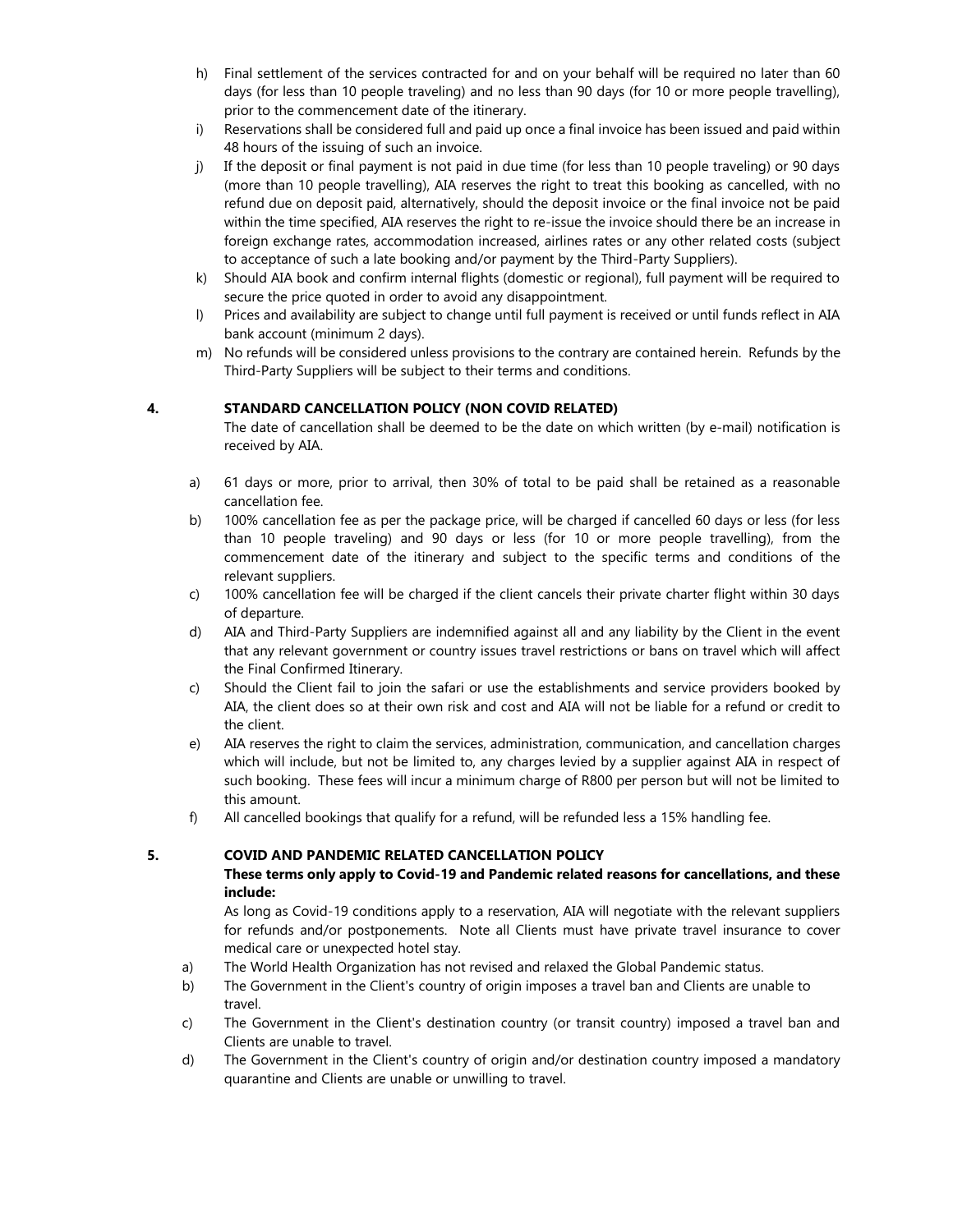- e) If an establishment has to close due to Covid-19 reasons and is unable to fulfil their obligations for Guest's travel.
- f) The destinations in the Client's itinerary have closed their borders to international travellers.
- g) Cancellations due to the fear of contracting Covid-19 or the presence of comorbidities will not be sufficient nor legitimate grounds for cancellations and the waiving of cancellation fees.
- h) If a Client is diagnosed with Covid-19 while on a trip with AIA. This becomes a medical emergency and travel insurance should cover the costs of 100% no-show cancellation fees. It is compulsory that all Travellers take out comprehensive insurance cover.
- i) Electing to cancel a booking based on the current level of uncertainty is understandable, but our advice to Clients is not to rush to do so, especially as some suppliers have elected to impose cancellation policies which may result in any deposits or other monies already paid being unrecoverable. At this time, deferral of travel plans still remains the best option to ensure monies paid are retained for future use. AIA will continue to deal with each request for postponement or cancellation on a case by case basis, and we will assist as far as possible within the confines of the terms imposed on us by the relevant suppliers.
- j) International flights are cancelled with no alternative routing available for Clients to use to reach their arrival destination.
- k) AIA reserves the right to claim the services, administration, communication, and cancellation charges which will include, but not be limited to, any charges levied by a supplier against AIA in respect of such booking. These fees will incur a minimum charge of R800 per person but will not be limited to this amount.
- l) All cancelled bookings that qualify for a refund, will be refunded less a 15% handling fee.

#### **AIA reserves the right to ask for any reasonable evidence, written statements and or documents to support the reason given for cancellation of the booking made with AIA. Any other reasons for cancellation will be subject to our Standard Terms and Conditions.**

#### **6. REFUND POLICY**

- a) No refunds are due on the advanced payment fee.
- b) Once the Final Confirmed Itinerary date has commenced, refunds will not be made for voluntarily missed tours, meals cancelled, no show at accommodation, no show on flights or any other travel related activities or service confirmed on your Tour.
- c) Airfares are quoted and booked on discounted rates and once tickets are paid for and issued no refunds will be due.

## **7. BANK TRANSFER**

All invoices will have the relevant USD or SA Rand banking details indicated for payment by bank transfer.

## **8. CREDIT CARD TRANSACTIONS**

- a) AIA accepts Visa, Mastercard and Amex credit cards only.
- b) All credit card transactions are processed in SA Rands, if you wish to pay US Dollar invoices by credit card the US Dollar amount on the invoice will be converted to SA Rands as per First National Bank Selling Rate on the day. (Refunds that may be processed after payment shall be done in the currency paid after conversion from ZAR to USD at the date of refund. Changes in currency values will be for the Client's account).

## **9. COSTS**

- a) AIA will add an additional administration fee of 3,5% on all non-cash payments
- b) AIA quotations are based on anticipated costs and are subject to amendments. There are times that these anticipated costs increase due to circumstances outside the control of AIA. These increases can be in relation to fuel surcharges, entrance fees, government / regional levies, ban by governments on travel, airline liquidation, Vat, taxes, amended/ re-routed airfares, and accommodation.
- c) Full payment is required for flights before tickets can be confirmed or issued.
- d) The total package is inclusive of the AIA fee and relevant VAT on specific services.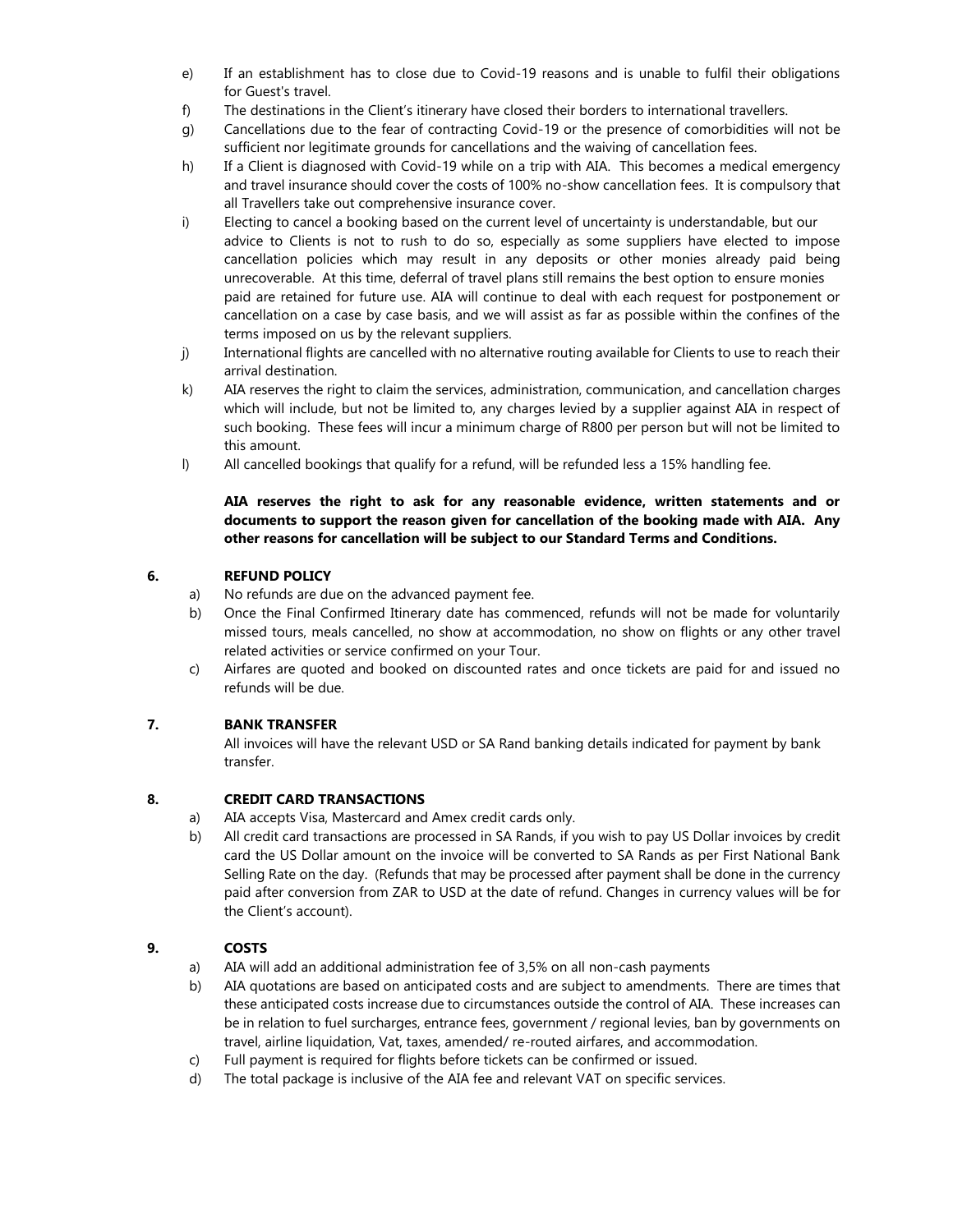e) Unless expressly included, the following costs are excluded from all Tours, Packages or Final Confirmed Itineraries offered by AIA. International flights, telephone calls, laundry, drinks, meals, items of personal nature i.e. curios, optional excursions or tours, gratuities, tipping, insurance to cover non-refundable advanced payment fee and full payments, cancellation, medical expenses, baggage, emergency evacuation, visas, family travel documents for travel to any country.

#### **10. PAYING INVOICES**

If you receive any notification via email or any other correspondence advising of any banking changes for AIA; it is your responsibility to check prior to payment with AIA directly that this information is correct or not.

Call and speak to Kirsty Gordon immediately on 0027 79 4745119 or 0027 21 671 2889.

Anywhere in Africa Safaris **will not be held responsible** if you pay your deposit or final payment into an incorrect bank account.

## **11. CLIENT / TRAVELLER RESPONSIBILITY PRIOR TO AND DURING TRAVEL**

- a) Once the booking has been confirmed in writing by the Client / Traveller and the advanced payment fee has been paid to AIA, it shall be deemed to be confirmed that these Terms and Conditions have been read and understood; that the Client / Traveller agrees to be bound by these terms.
- b) It is the Client / Traveller's responsibility to read through all proposals/quotes, documents, itineraries, invoices, directions and to open any website links presented to them by AIA.
- c) It is the Client / Traveller's responsibility to let AIA know if they are not in agreement with the proposal or correspondence presented to them, prior to their written confirmation advising AIA to proceed with the booking.
- d) The Client / Traveller is responsible to ensure that they are in possession of the necessary and correct travel documents as per the Final Confirmed Itinerary:
	- Visas;
	- Passports;
	- Unabridged birth certificates and affidavits for children under 18 years of age traveling;
	- Proof of all relevant inoculations;
	- Comprehensive Insurance Certificate.
- e) It is of utmost importance that you thoroughly check your visa and passport requirements well before the intended date of travel, as AIA will not be held responsible should the necessary visa or passport requirements not be complied with.
- f) Passports must be valid for a least 6 (six) months from your return date. There must be a least three blank visa pages in the passport (not endorsement pages). Failure to adhere hereto may result in the Client / Traveller being denied entry into the country or being disallowed to board the aircraft.
- g) Most countries do not accept temporary passports; it is the responsibility of the Client / Traveller to check with the relevant embassy.
- h) AIA will not be held liable for any delays, costs incurred, or any other inconvenience caused, if you are denied entry into a country due to incorrect documents or inoculations. It is the responsibility of each Client / Traveller to ensure they have the necessary visas or inoculations that may be required in respect of the proposed Tour and Final Confirmed Itinerary for the relevant African and Indian Ocean countries, this includes all transit points. AIA does NOT offer a visa service.
- i) The Client / Traveller is responsible to ensure that they are in possession of necessary health requirements and certificates that may be required for travel to countries on their Confirmed Itinerary. Consult your doctor on malaria medication or speak to your local travel clinic. Yellow Fever inoculations are compulsory for East Africa and we recommend you take the additional following inoculations for Typhoid Fever, Hepatitis A & B, Cholera and Meningitis. Consult the World Health Organization in requirements for Covid related certificates / vaccinations related to travel.
- j) It is the Client / Traveller's responsibility to communicate any flight changes or cancellations to AIA in writing by email.
- k) It is the Client / Traveller's responsibility to take out comprehensive travel insurance covering them for personal effects, personal accident, medical and emergency travel expenses, cancellation, curtailment and ''cancel for any reason'' for the package / tour booked.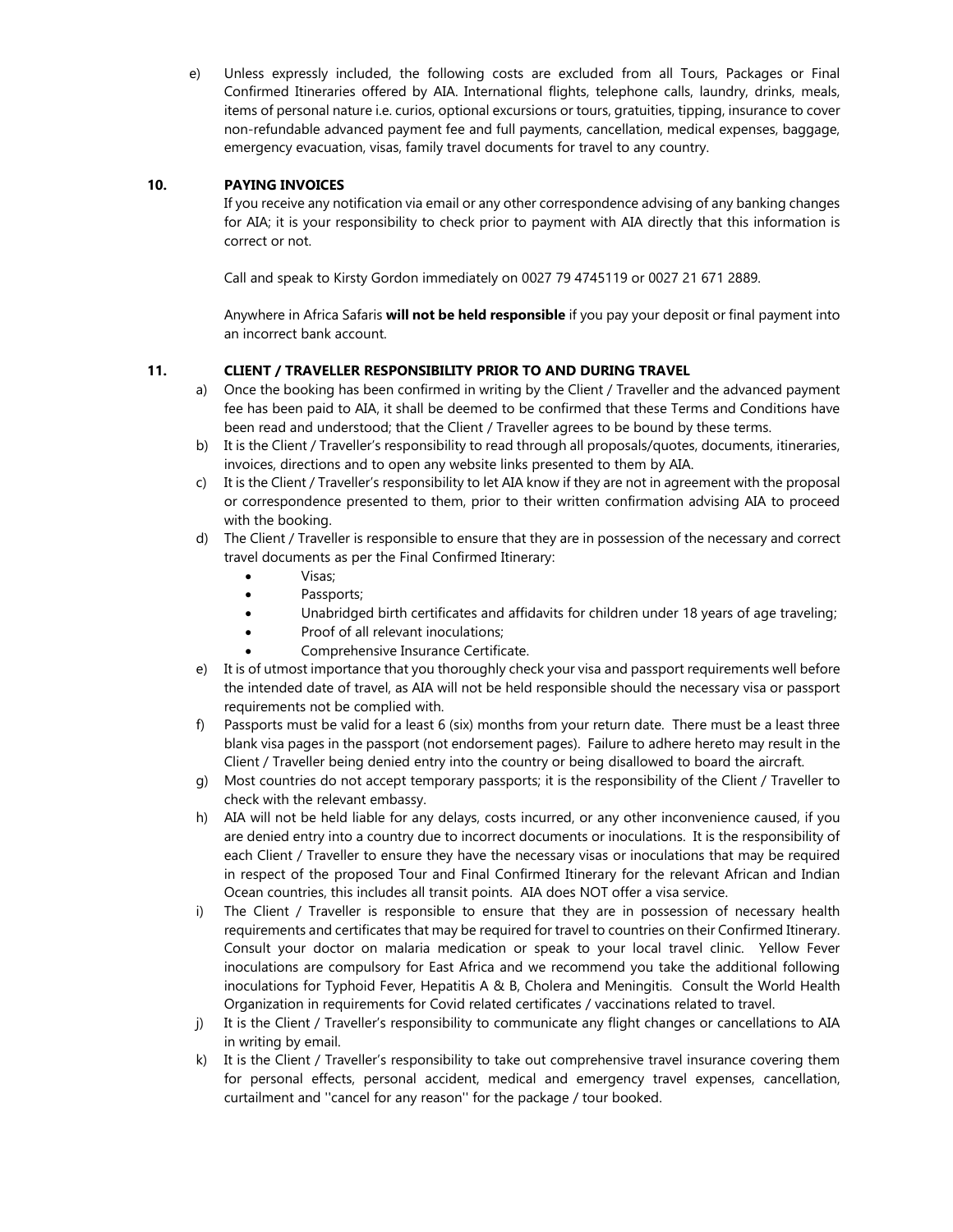- l) The Client / Traveller needs to understand that travel in Africa or Indian Ocean Islands, may take you into isolated regions and in close proximity with wildlife. Client / Traveller's will be required to sign an indemnity and waiver form at the time of their safari or tour at the specific locations, lodges and / or adventure activities which are separate to the AIA terms and conditions and indemnity presented to the Client.
- m) The Client / Traveller is solely responsible for ensuring that all payments due to AIA are received timeously by AIA in accordance with the provisions of these terms and conditions.
- n) It is the Client / Traveller's responsibility to read through the Final Confirmed Itinerary that is supplied by AIA prior to travel on receipt of this document and to advise AIA if they have any flight changes, concerns or queries as to the Final Confirmed Itinerary presented.
- o) It is the Client / Traveller's responsibility to print a copy of the Final Confirmed Itinerary and any relevant documents related to this Final Confirmed Itinerary. These could include E-tickets, hotel / lodge vouchers, vouchers for day tours, activities, transfers and travel directions to lodges or venues (note that AIA will not be held liable if you use the GPS and end up at the incorrect venue). Note that these documents are the final confirmation details of all services which include all contact numbers, flight information, addresses and confirmation numbers.
- p) The Client / Traveller understands that this Final Confirmed Itinerary and final documents presented by AIA prior to your travel, supersedes any previous documents or correspondence.
- q) The Client / Traveller understands that all vouchers, receipts, and tickets are issued subject to the terms and conditions specified by AIA and suppliers. Acceptance of the Final Confirmed Itinerary, Etickets and any relevant vouchers which are included in the AIA Final Confirmed Itinerary, is deemed your acceptance of the AIA and relevant suppliers' terms and conditions.
- r) The Client / Traveller is responsible for adhering to the luggage restrictions on the light aircrafts used in Africa. If you do not adhere to these restrictions, you will be charged by the airline on check-in accordingly:
	- Only 20 kg per person in a soft sided duffel bag allowed in South Africa
	- Only 15 kg per person in a soft sided duffel bag allowed in Namibia and Botswana
	- Only 15 kg per person in a soft sided duffel bags allowed in East Africa
	- Baggage limit includes main luggage; carry-on luggage and camera equipment
	- Baggage must be packed in small, flexible, soft sided bags
	- Large suitcases and other rigid frame luggage will NOT be permitted in the hold of the light aircraft
	- Luggage dimensions. This means we have small baggage stowage bays and restrictive weight limitations, for luggage.
	- Soft (all sides) luggage / duffel bags with no frames or rigid structures. Wheels on a bag are only permissible if they are not part of a solid frame or rigid structure.
	- Maximum luggage size is 25cm (10 inches) wide x 30cm (12 inches) high x 62cm (24 inches) long
- s) That neither AIA nor its holding, parent company or representatives shall be liable for any loss, injury, death, or damages arising from the Client's participation in the Final Confirmed Itinerary. The Client / Traveller hereby irrevocably and unconditionally agrees that he/she accepts the Final Confirmed Itinerary at his/her own risk.
- t) Safekeeping of baggage and personal effects shall at all times remain the Client / Traveller's risk, AIA will assume no liability for lost or damaged luggage or personal effects during the Final Confirmed Itinerary.

#### **12. INSURANCE**

**Cancellation insurance is compulsory for all AIA bookings. It is the Client / Traveller's responsibility to take out their own comprehensive travel insurance at the time of confirming their trip. Make sure this includes ''cancel for any reason'' to ensure any funds lost can be recovered, accidental death and disability, cancellation or curtailment of trip, emergency evacuation, medical and repatriation expenses. Additional insurance highly recommended; damage, theft/loss of personal luggage, money or good. A certificate of comprehensive travel insurance shall be submitted to AIA as prerequisite for participation in the Final Confirmed Itinerary.**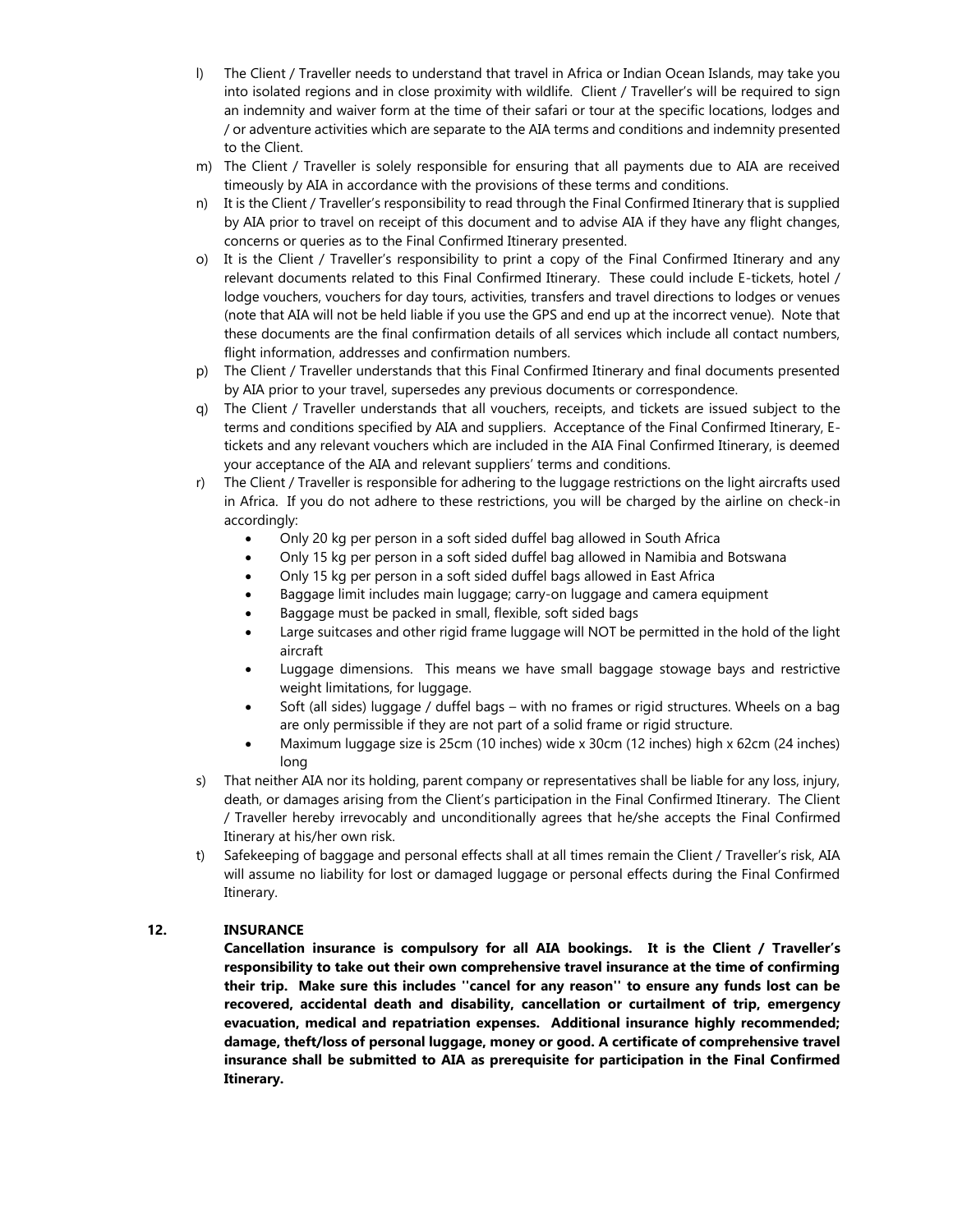- a) Note that this must be purchased and arranged with your insurance company on payment of your advanced payment fee to AIA or you might not be able to acquire the relevant insurance cover required.
- b) Travel insurance will cover unforeseen situations that might affect your ability to fulfil your travel obligations.
- c) Note that all advanced payment fees are non-refundable so you need to make sure you are covered by insurance should you cancel due to unforeseen circumstances.
- d) AIA and the suppliers will not refund or extend credit for the advanced payment fee or final payment as per cancellation terms.
- e) Note that cancellation policies and penalties from our suppliers are strictly enforced.
- f) AIA will not be held liable for cancellation, medical or unforeseen circumstances which have an effect on international, regional, or domestic flights or Final Confirmed Itinerary booked with AIA.
- g) Please make sure you have sufficient medical and travel insurance cover in place to cover in-hospital medical expenses and associated costs once admitted to hospital.
- h) We strongly recommend that you check what you are covered for, as not all travel insurance provides you with adequate cover for, amongst others, adventure activities. (Please note that the free credit card insurances does not give you adequate cover and you will have to take out additional cover in order to be further protected).

#### **13. CHILDREN UNDER 18 YEARS OLD**

- a) Any child under the age of 18 years travelling with both parents **must travel** with an unabridged birth certificate (showing parent's names and child's name) and a valid passport.
- b) If a child is travelling with one or no parent then they must travel with passport, unabridged birth certificate and an affidavit from the non-travelling parent(s) giving permission for the child to travel with whomever.
- c) These requirements are applicable to travel to and from any African country and are compulsory. Failure to adhere hereto will result in your entry/exit being denied.
- d) Note it is your responsibility as Client / Traveller to other countries you are visiting on your Final Confirmed Itinerary that there are no children regulations/documents required in these countries.

#### **14. PRIVATE CHARTER / SCHEDULED CHARTER FLIGHTS / SCHEDULED FLIGHTS**

AIA, the charter company, or scheduled flight company shall not accept any responsibility for delays, cancellations, technical breakdowns, diversions due to bad weather, government travel bands, airline liquidation or any other unforeseen circumstances.

- a) AIA cannot be held responsible for any flight cancellations, schedule changes or re-routings. The airlines reserve the right for these changes and AIA will endeavour to assist you with the best alternative options where possible if these have been booked through AIA.
- b) All reservations for scheduled flights (domestic / regional) not ticketed and paid in full within 24 hours are subject to automatic cancellation by the airlines.
- c) All flight tickets booked and confirmed are non-transferable and the name on the document must be as per the passport or the ticket will be re-issued at an additional cost based on what is available at the time of booking.
- d) Note that if you are a no show on a flight, your ticket automatically becomes non-refundable.

#### **15. RESPONSIBILITY**

- a) AIA makes every effort to engage quality suppliers among the airlines, hotels, tour operators and other services providers to offer the travel products making up the Final Confirmed Itinerary featured and to ensure that the various services making up the Tour will be carried out efficiently and as specified.
- b) AIA does not, however, have direct control over the provision of services by suppliers and shall not be liable for any loss, damage, injury, additional cost, accident, delay, irregularity that may be occasioned by any error or default, act or omission of any supplier in carrying out the arrangements of the Final Confirmed Itinerary, or otherwise in connection therewith.
- c) AIA cannot be held responsible if animal sightings or special requests cannot be obtained or procured, and there will be no claim against AIA in this regard.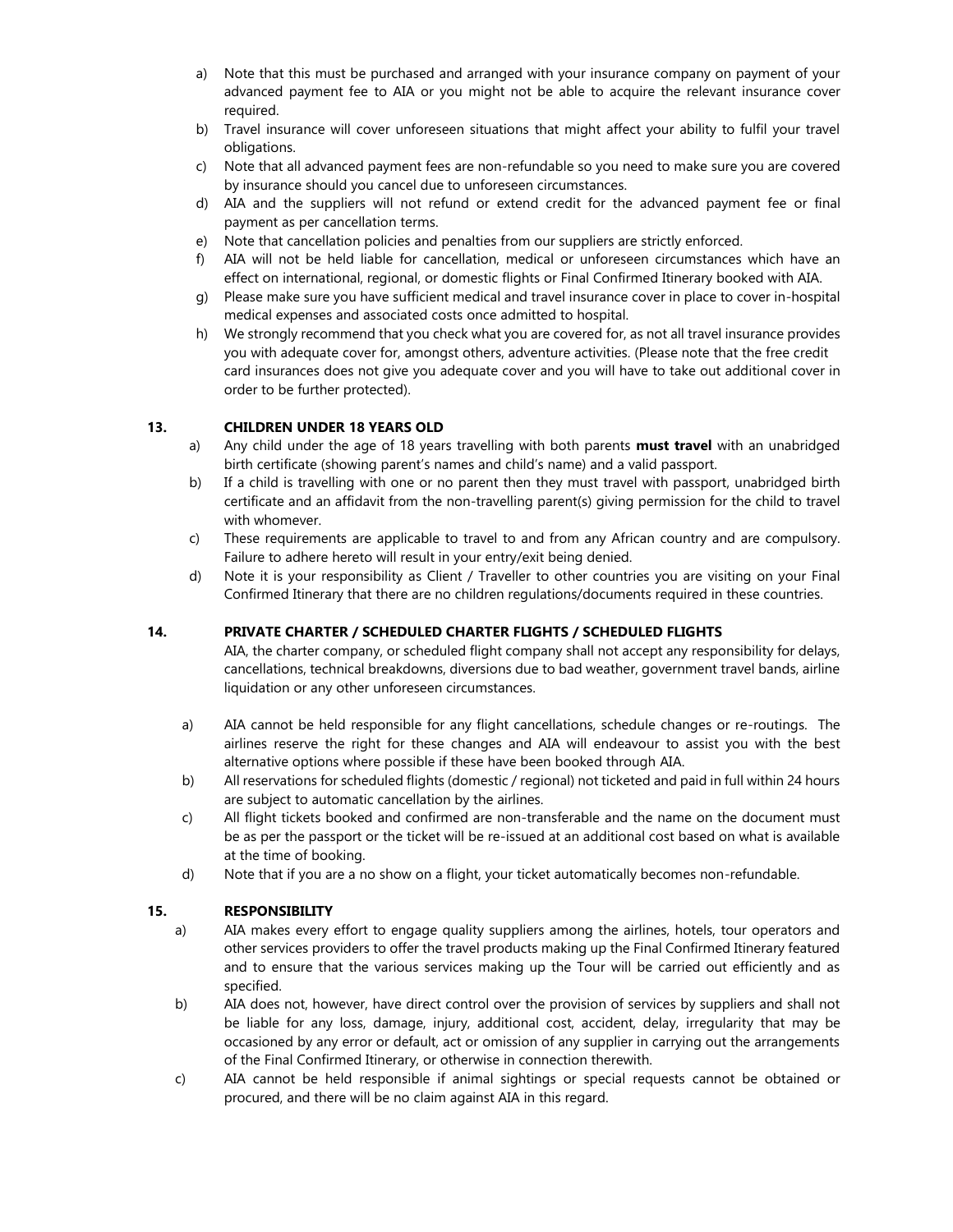## **16. ALTERATIONS TO SERVICES**

- a) AIA cannot guarantee and is therefore not liable or responsible for: Fuel surcharge increases, increase in entrance fees, government, regional levies, and taxes etc. Airfares are subject to the prices and conditions quoted by the airlines and cannot be guaranteed by AIA until full payment is received by the Client / Traveller and tickets issued.
- b) AIA is not responsible for any changes due to personal circumstances, delays, changes, and omissions before or during your Final Confirmed Itinerary due to technical difficulties, adverse weather conditions, communication breakdowns and/or events beyond the control of AIA. All expenses occasioned by the changed circumstances event/s, including but not limited to unscheduled extensions or curtailment of accommodation, changes to scheduled flights, additional airfares, telephone, and meal costs, etc., will be for the Client's own account.
- c) AIA is not responsible for any cancellation or curtailment of the Tour as a result of the Client or Traveller's personal circumstances e.g. death, illness etc.
- d) Private or scheduled charter flights AIA or the charter company do not accept any responsibility for delays, cancellations due to unforeseen circumstances, technical breakdowns, diversions due to bad weather or airline liquidations.
- e) AIA and all suppliers are not responsible should the any government or countries issue travel restrictions or bands on travel which will affect the Final Confirmed Itinerary.

## **17. GENERAL CONDITIONS**

- a) Whilst AIA has used its best endeavours to standardize these Terms and Conditions, there may be instances where, with specific reference to Third-Party Supplier bookings, it might be necessary from time to time to vary the payment and/or other terms.
- b) Itineraries may be subject to change at any time, even after issue, due to unforeseen circumstances beyond the control of AIA. This includes flights, accommodation and arranged sightseeing tours. However, every effort will be made to operate itineraries as planned.
- c) Whilst AIA will take reasonable steps to secure your reservations promptly and to ensure your comfort and safety, participation in any tours or packages offered by the suppliers (including transportation to and from any venues) is at your own risk. Accordingly, you and any person on whose behalf you have booked, will not have any claim (whether for loss, damage, injury, accident, or delay) against AIA.
- d) That all information contained in the AIA proposal, final confirmed itinerary, prices quotes, invoices, directions, airline tickets, etc. are to the best of AIA's knowledge and belief true and correct as at the time of preparation and presentation. AIA accepts no liability for any errors/inaccuracies contained therein.
- e) The Client / Traveller undertakes not to engage in conduct whether in action, verbally or in writing that may constitute *mala fide*, slanderous, false or intended to cause AIA harm, whether reputational or otherwise.

#### **18. FORCE MAJEURE**

We regret we cannot accept liability or pay compensation where the performance or proper performance of our obligations is prevented or affected by any event which we or the supplier of the service(s) in question could not, even with reasonable care, foresee or avoid. Such events include, but without limitations; acts of God, war, threat of war, riots, civil strife, border closures, unexpected government acts, terrorist activity, industrial disputes, natural or nuclear disaster, strikes, labour disputes, extreme weather conditions, fire, technical and/or mechanical problems to transport, road closures, disease, pandemics, quarantine, sickness, lack of material, renovations or any other unexpected occurrences or events beyond AIA's control.

a) If AIA or the relevant suppliers are affected by Force Majeure, AIA shall forthwith notify you of the nature and extent thereof.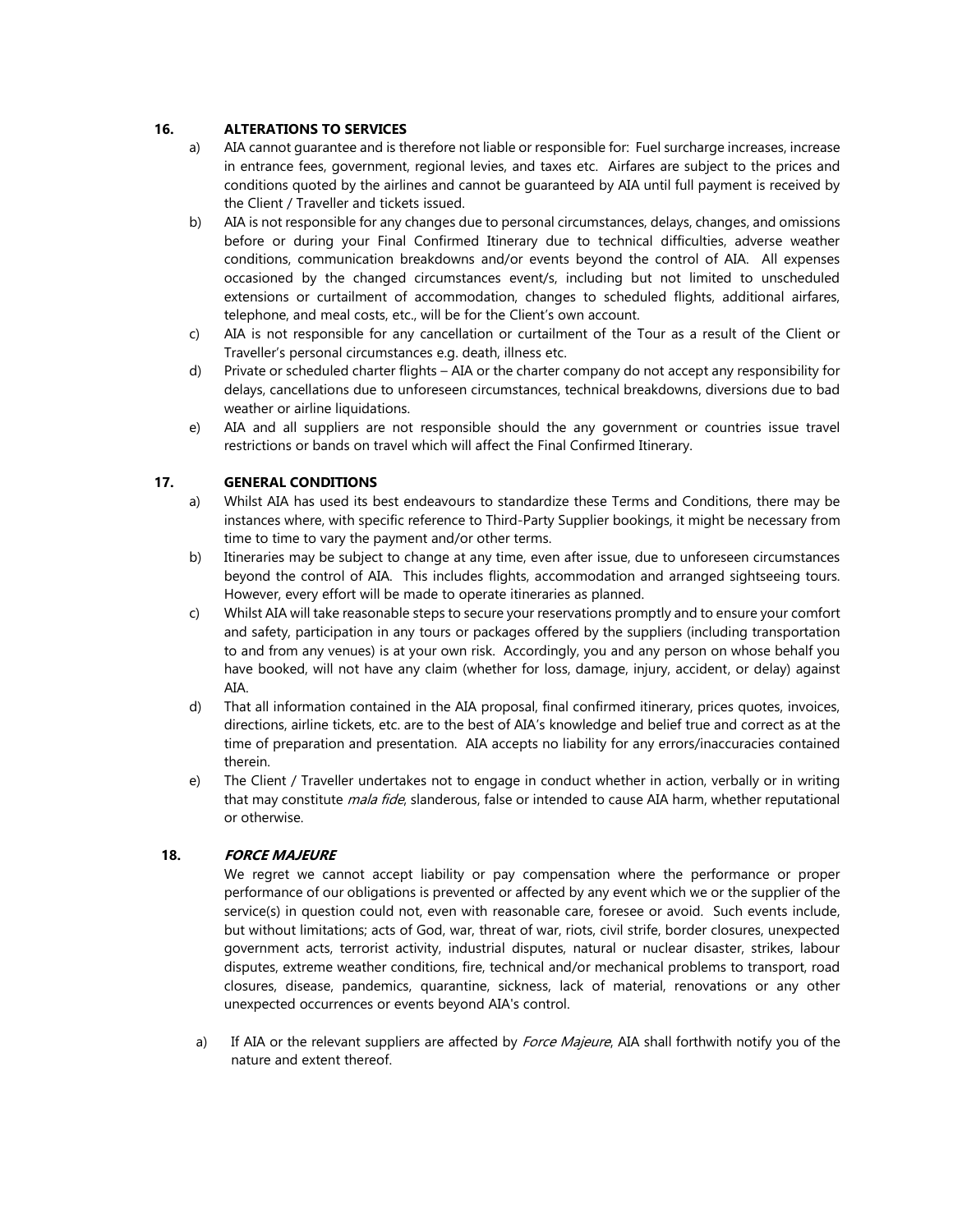- b) AIA shall not be deemed to be in breach of these terms and conditions or otherwise be liable to you, by reason of delay in performance, or by non-performance, of any of its obligations hereunder to the extent that any such delay or non-performance is due to any Force Majeure event.
- c) In the event of Government intervention (i.e. border closures, travel bans), once AIA has investigated the prevailing situation as it deems fit, it shall remain in AIA and the relevant suppliers' sole and absolute discretion whether to proceed with the trip or offer alternative travel options. No refunds will, however, be actioned.
- d) If there is civil unrest, once AIA has investigated the prevailing situation as it deems fit, it shall remain in AIA and the relevant suppliers' sole and absolute discretion whether to proceed with the trip or offer alternative travel options. No refunds will, however, be actioned.
- e) If AIA is affected by *Force Majeure* it shall be entitled to, and may in its sole and absolute discretion, vary or cancel any itinerary or arrangement in relation to the trip. AIA and relevant suppliers' terms and conditions shall apply accordingly. Payment of any refund by AIA or relevant suppliers shall remain in its sole and absolute discretion although AIA and relevant suppliers shall use its reasonable endeavours to reimburse you where possible. All monies so recovered by AIA will be reimbursed to the Client / Traveller less 15% (fifteen percent) of the Price refunded as an administration charge. Advanced payments will not be refunded.
- f) We regret we cannot accept liability or pay any compensation, interest or damages to you where the performance or prompt performance of our obligations under our contract with you is prevented or affected by or if you have suffered any damage, loss or expense of any nature as a result of Force Majeure.
- g) The non-refundable advanced payment and cancellation terms of AIA and relevant suppliers will apply as per above.

#### **19. DISCLOSURE**

- a) It is recorded that the participation in this Tour or Package may expose the Client / Traveller to certain risks and dangers including, but not limited to the hazards of traveling in undeveloped areas, travel by boat, train, automobile, aircraft or other means of conveyance, the forces of nature, adventure activities i.e. wild animals, bungee jumping, white water rafting, horse riding, Devils Pool activity, safaris, political or global unrest, accident or illness in remote regions without means of rapid evacuation or medical facilities.
- b) The Client / Traveller has agreed to execute a waiver of rights against AIA and suppliers who are integral parts of the Final Confirmed Itinerary offered by AIA.
- c) The Client / Traveller (which shall be deemed to include the heirs, executors, administrators or assigns of the Client or Traveller) do hereby irrevocably waive and abandon all and whatsoever rights which the Client / Traveller may have against AIA, any of its directors, employees, office or agent or the relevant suppliers, in consequence of death, injury, loss or damage by whatever nature and howsoever arising which may be sustained directly or indirectly by the Client and / or any of his/her dependents.
- d) Client / Traveller is aware and clearly understands that AIA does not have liability regarding provisions of medical care of the adequacy of any care that may be rendered. It is understood that AIA will use their best efforts to ensure that all adequate measures are taken to avoid such occurrences.
- e) Client / Traveller is aware and clearly understands that AIA is not held responsible should the Client / Traveller not print and travel as per the Final Confirmed Itinerary, directions, E-tickets, and vouchers provided by AIA.
- f) By paying the non-refundable advanced booking fee and/or signing the Guest Information Form, the Client consents to, agrees with and accepts these terms and conditions, those terms and conditions of Third-Party Suppliers, travel waivers as well as additional conditions imposed by and contained in the Final Confirmed Itinerary and/or Invoice and/or Guest Information Form.
- g) Acceptance of the Guest Information Form and / or payment of the non-refundable deposit will serve as the release of Liability and Assumption of Risk Agreement. This agreement is binding on your heirs, legal representatives, and assigns. If any part or provision of this waiver is found to be unenforceable by a Court of Law, the remainder of the provisions shall remain of full force and effect.
- h) The Client, as specified in the invoice, signifies his acceptance of these terms and conditions upon making the advanced payment, does so on behalf of himself/herself and the rest of the